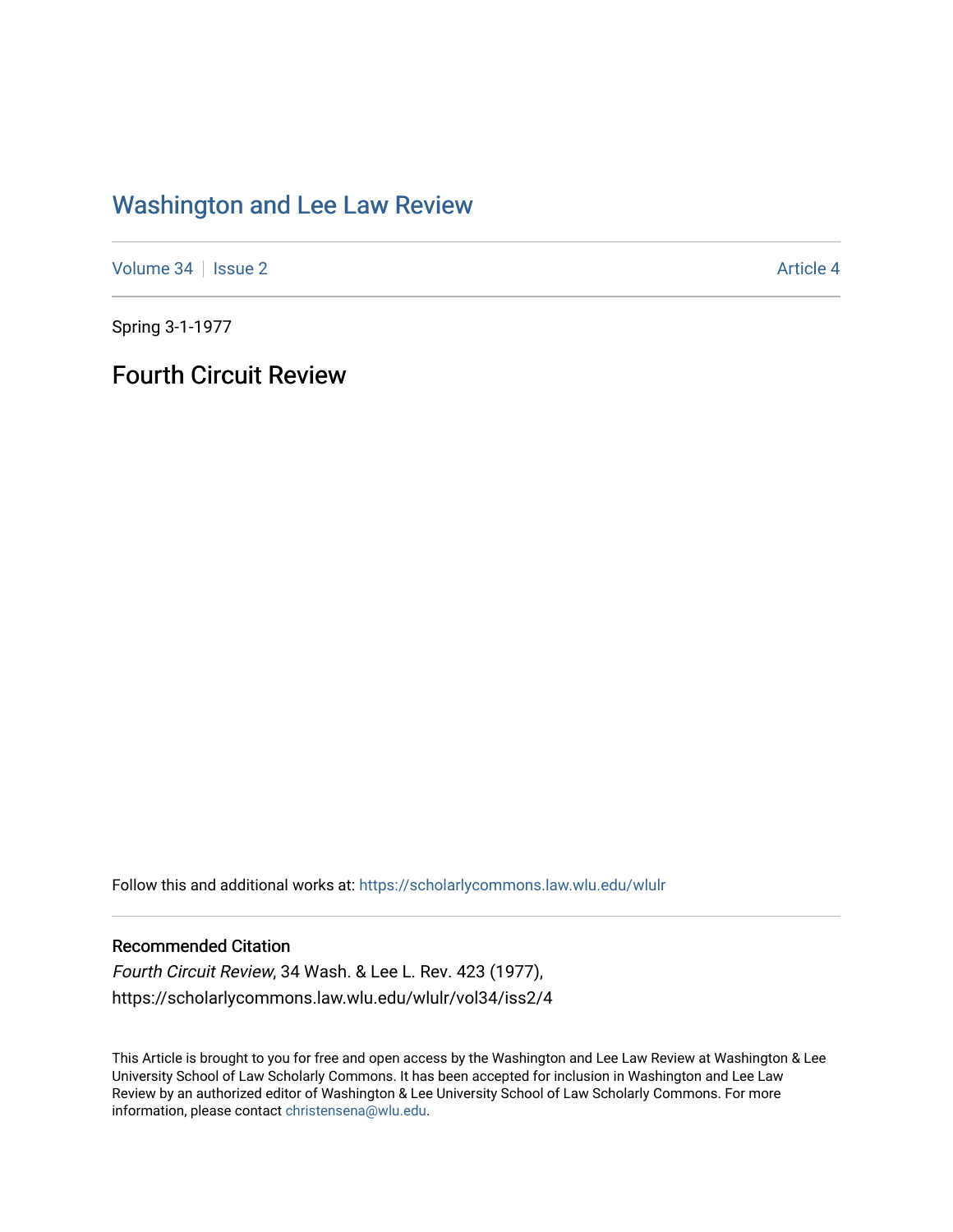## FOURTH CIRCUIT REVIEW

## **CONTENTS**

|            |                                                                                                                              | Page |
|------------|------------------------------------------------------------------------------------------------------------------------------|------|
|            | I. ADMIRALTY                                                                                                                 |      |
|            | A. Extended Coverage and Benefits under the 1972<br>Amendments to the Longshoremen's and Harbor<br>Workers' Compensation Act | 427  |
|            | B. Bridgeworkers as "Seamen" under the Jones Act.                                                                            |      |
|            | C. The Wreck Acts and the Coast Guard's Duty to<br>$Mark$                                                                    | 445  |
|            | D. Maritime Lien Priority and the Ship Mortgage Act                                                                          |      |
|            | II. CIVIL PROCEDURE                                                                                                          |      |
|            | A. Non-Party Protective Orders Not Appealable as<br>Final Deposition of Rights                                               | 463  |
| $\bm{B}$ . | Abstention Doctrine: Federal Judicial Intervention<br>Appropriate in Case Alleging Bad Faith and                             |      |
|            |                                                                                                                              | 472  |
|            | C. Standing to Sue: Plaintiffs as Taxpayers, Citizens                                                                        |      |
|            | and Congressmen                                                                                                              | 481  |
|            | II. CIVIL RIGHTS                                                                                                             |      |
|            | A. Actions Under Title VII                                                                                                   | 489  |
|            | The Permissible Scope of an EEOC Complaint                                                                                   |      |
|            | Termination of Conciliation Discussions Before                                                                               |      |
|            | Suit                                                                                                                         |      |
|            | The Awarding of Back Pay in a Class-Action Suit                                                                              |      |
| <b>B.</b>  | "Bumping" and Front Pay Relief<br>The Age Discrimination in Employment Act of                                                |      |
|            |                                                                                                                              | 518  |
| C.         | Racial Discrimination                                                                                                        | 523  |
|            | Discharge of Minority Teacher: Standard of Proof of                                                                          |      |
|            | Lack of Discriminatory Motive and Scope of Appel-                                                                            |      |
|            | late Review                                                                                                                  |      |
|            | Unavailability of Damages Relief in Housing Dis-                                                                             |      |
|            | crimination Suits                                                                                                            |      |
|            |                                                                                                                              | 531  |
|            | Private Hospital's Liability for Refusal to Give Abor-<br>tion                                                               |      |
|            | Employer Has Right to Enforce Hair Length Stan-                                                                              |      |
|            | dards                                                                                                                        |      |
|            | Presence of Onlooker Dissolves Right of Sexual Pri-                                                                          |      |
|            | vacy                                                                                                                         |      |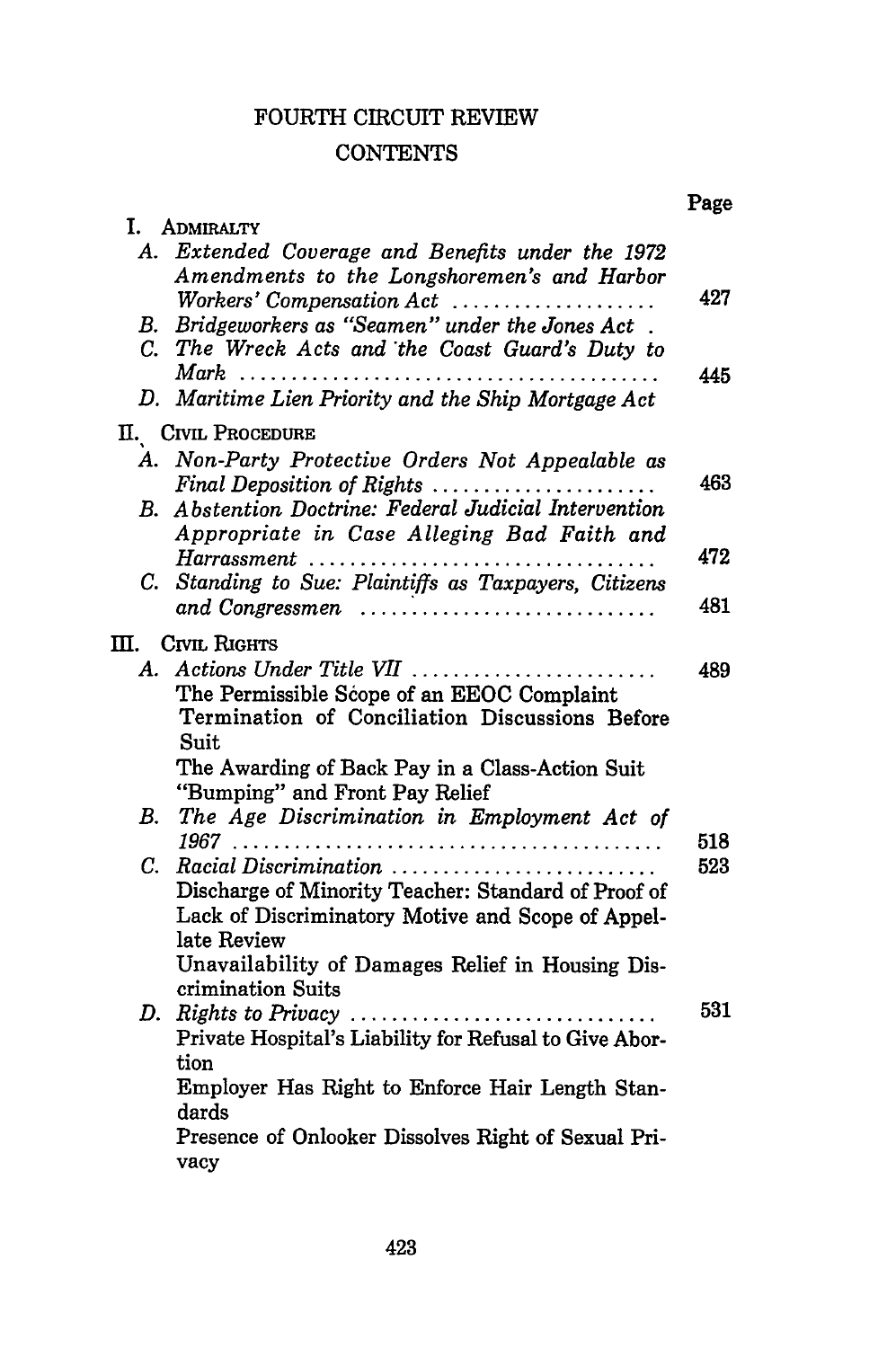|             | IV. CRIMINAL PROCEDURE                                                                                        |     |
|-------------|---------------------------------------------------------------------------------------------------------------|-----|
| А.          | Voluntariness of Guilty Pleas                                                                                 | 542 |
| В.          | Search and Seizure: Warrantless Automobile                                                                    |     |
|             | Searches                                                                                                      | 550 |
|             | C. Inaccuracy in Search Warrant Affidavits                                                                    | 560 |
| D.          | Severance of Trials: Federal Rules of Criminal Proce-                                                         | 563 |
| Е.          | The Effects of Trial Publicity on the Impartiality of                                                         |     |
|             |                                                                                                               | 571 |
| F.          | Merger of Sentencing Under the Use and Carrying of<br>a Firearm Statute                                       | 577 |
|             | G. Receiving Stolen Bank Property Under the Federal                                                           |     |
|             | Bank Robbery Act                                                                                              | 584 |
|             | V. ENVIRONMENTAL                                                                                              |     |
| A.          | Federal Common Law of Nuisance for Interstate Pol-                                                            |     |
|             | lution Abatement                                                                                              | 590 |
| В.          | National Pollution Discharge Elimination System                                                               |     |
|             | Permit Issuance Procedures                                                                                    | 600 |
| VI.         | <b>EVIDENCE</b>                                                                                               |     |
|             | A. Sufficiency of Evidence                                                                                    | 607 |
|             | Independent Evidence to Implicate Conspirators.                                                               |     |
|             | "Any Evidence at all" Standard                                                                                |     |
| B. .        |                                                                                                               | 614 |
|             | <b>Court-Called Witnesses</b>                                                                                 |     |
|             | <b>Recantation of Testimony</b>                                                                               |     |
|             | Prosecutorial Misconduct                                                                                      |     |
|             | Impeachment of Own Witness                                                                                    |     |
|             | VII. HABEAS CORPUS AND PRISONERS' RIGHTS                                                                      |     |
|             | A. Federal Habeas Corpus Relief for State Prisoners.<br>B. A New Consideration for Prison Administrators: The | 625 |
|             | Practicality of Increasing Prisoners' Privileges                                                              | 646 |
|             | C. Due Process and Prisoner Transfer and Reclassifica-                                                        | 657 |
|             |                                                                                                               |     |
| VIII. LABOR |                                                                                                               |     |
|             | A. Liability of Union for Damages and Attorneys' Fees                                                         |     |
|             | for Breach of Duty of Fair Representation                                                                     | 665 |
|             | B. Federal Injunctions in Sympathy Strikes                                                                    | 686 |
|             | C. Union Responsibility for Campaign Misconduct on                                                            | 701 |
|             | Theory of Apparent Authority                                                                                  |     |
|             | IX. MILITARY ENLISTMENT CONTRACTS                                                                             | 712 |